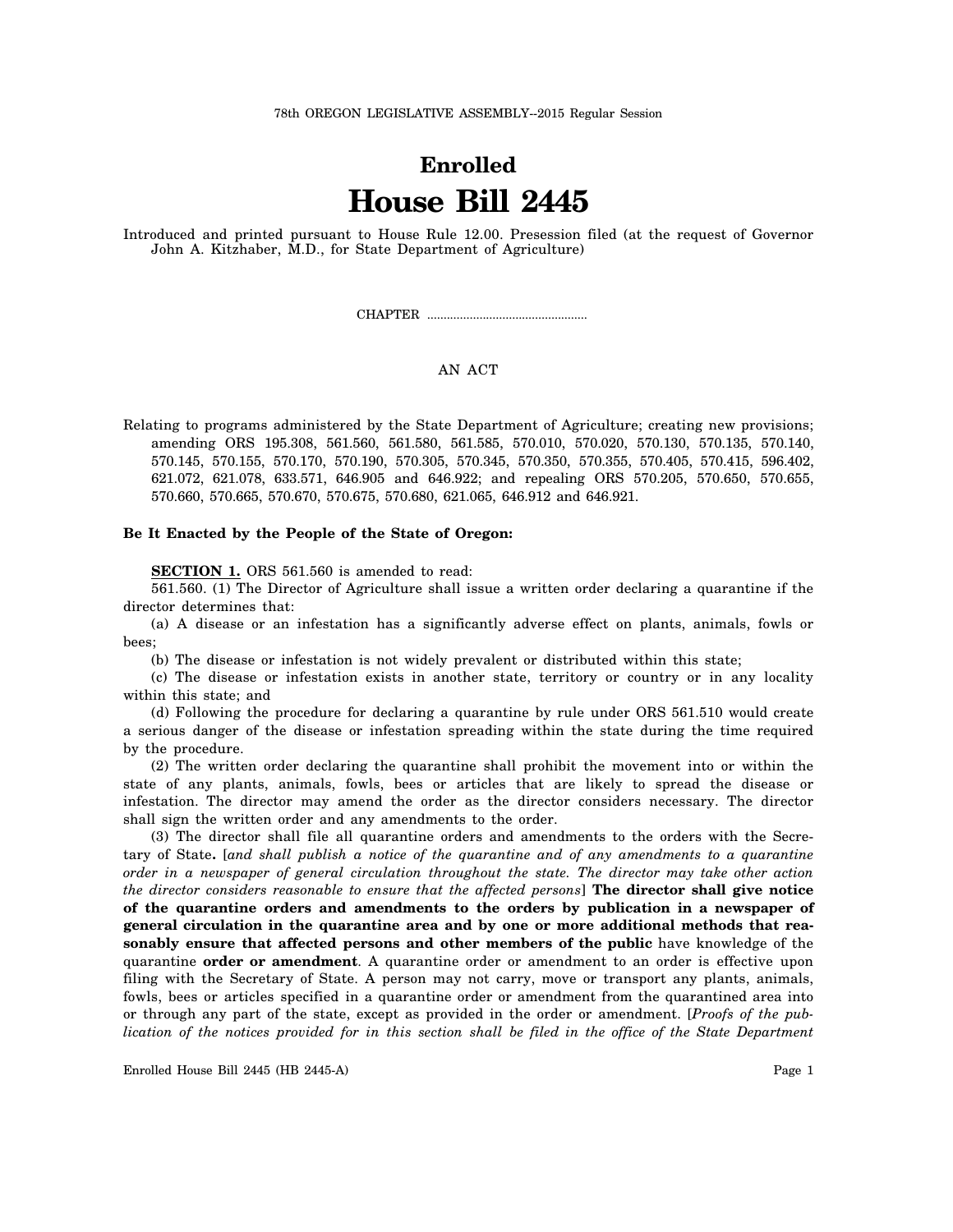### *of Agriculture.*] **The State Department of Agriculture shall keep a record of the methods used to provide notice under this subsection for each quarantine order or amendment to an order.**

(4) A quarantine created by a written order issued under this section may not remain in effect more than 180 days after the first publication of notice under subsection (3) of this section. However, a quarantine for a longer period may be declared under ORS 561.510, to take effect at or before the expiration of the 180-day period.

(5) The Governor by filing an order with the Secretary of State may terminate a quarantine ordered by the director under this section. If the Governor terminates a quarantine under this subsection, the director must obtain the approval of the Governor before issuing any additional quarantine **order** or amendments under this section for the same disease or infestation.

**SECTION 2.** ORS 561.580 is amended to read:

561.580. (1) In order to prevent unnecessary and conflicting regulations on commerce, the State Department of Agriculture shall cooperate with the United States and other states in establishing a uniform system of quarantine and laws and rules and regulations governing quarantines, both as to animals, fowls, plants, [*weeds,*] insects **and other plant pests** and seeds, subject to quarantine, manner of enforcing quarantine and manner of treating [*diseased or*] infested animals, fowls, plants, seeds and articles containing [*weeds and weed seeds.*] **insects or other plant pests. As used in this section, "plant pests" has the meaning given that term in section 4 of this 2015 Act.**

(2) The Director of Agriculture shall suggest to the Governor, from time to time, any changes in the laws of this state or any additional laws [*which*] **that** will tend to unify the quarantine laws of the United States**,** [*and*] this **state** and other states of the United States.

(3) Whenever the director deems it to be of advantage toward carrying out the purpose of this section, the director may forward to the United States Department of Agriculture copies of proposed rules and regulations to govern quarantines in this state and request suggestions from the United States Department of Agriculture tending toward uniform provisions governing quarantines throughout the several states.

**SECTION 3.** ORS 561.585 is amended to read:

561.585. When the State Department of Agriculture is required to [*publish*] **give notice of** an order of quarantine or rules [*or regulations promulgated thereunder in a newspaper, it may in its discretion publish only*] **pertaining to a quarantine by publication in a newspaper, or by the use of one or more methods in addition to publication in a newspaper, the department may at its discretion satisfy the notice requirement by providing** a brief concise summary statement of the contents of [*such order or regulations*] **the order or rules** and notice that complete copies [*thereof*] **of the order or rules** are on file and can be obtained from the department[*, certain county clerks*] and the Secretary of State.

**SECTION 4. As used in ORS 570.010 to 570.050, 570.105 to 570.190, 570.210 to 570.225, 570.320 to 570.360 and 570.405:**

**(1) "Infected" means any appearance of a disease on trees or plants that may be a menace to horticultural or farm crops.**

**(2) "Infested" means when the adult, egg, larvae or pupae of an insect or other plant pest is found in such numbers as, in the opinion of the State Department of Agriculture, to be a menace to horticultural or farm crops.**

**(3) "Plant pest" means:**

**(a) A disease, microscopic organism, insect, nematode, arthropod, parasite or a noxious weed as defined in ORS 569.175, capable of having a significant adverse effect on the environmental quality of this state or of causing a significant level of economic damage in this state, including but not limited to damage to agricultural, horticultural or forest plants, crops, commodities or products; and**

**(b) Any biotic agent identified in an order or rule of the department as capable of having a significant adverse effect on the environmental quality of this state, or of causing a significant level of economic damage in this state, including but not limited to damage to agricultural, horticultural or forest plants, crops, commodities or products.**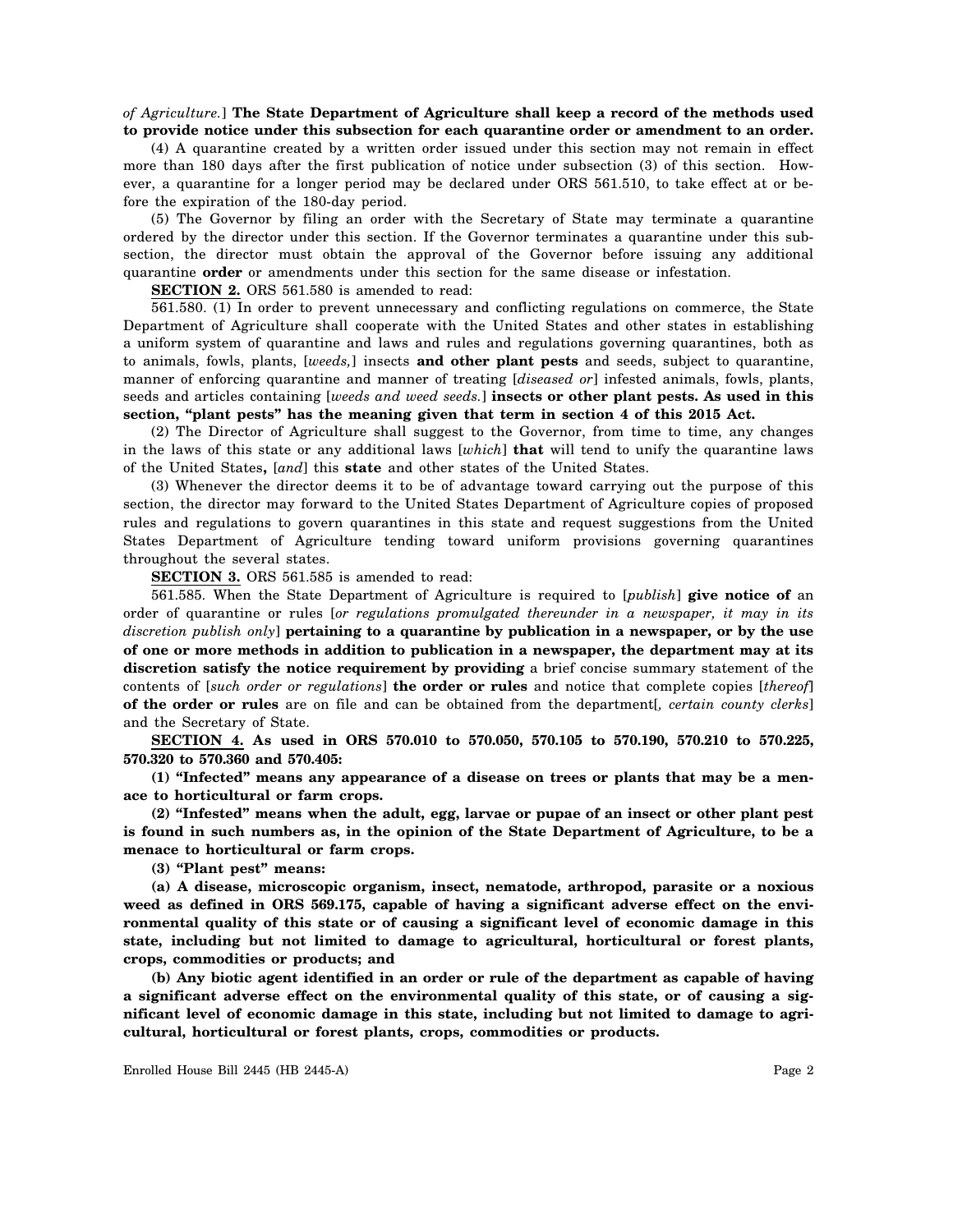#### **SECTION 5.** ORS 570.010 is amended to read:

570.010. (1) Upon petition of not less than 25 resident fruit growers of any county of this state, the [*county court of such*] **governing body of a** county may, subject to the approval of the Director of Agriculture, appoint a county horticultural inspector, whose duties are:

(a) To inspect orchards, nurseries, trees, shrubs, vines, fruits, vegetables, plants, packing houses, warehouses, storerooms, farms and other places within the county.

(b) To visit and inspect the fruit drying and packing plants while [*such*] **the** plants are in operation.

(c) To enforce the regulations required by the State Department of Agriculture governing the handling, drying and packing of apples, loganberries or other fruits evaporated and packed for human consumption.

(d) To enforce all laws of the state relating to [*such insect pests and such diseases as*] **insects or other plant pests that** affect trees, vines, plants of any kind[*,*] or fruit or vegetables of any kind and all other horticultural laws, rules and regulations of the state.

(2) The county horticultural inspector shall hold office during the pleasure of the county [*court*] **governing body**.

**SECTION 6.** ORS 570.020 is amended to read:

570.020. The county horticultural inspectors, deputy county horticultural inspectors and all other persons authorized to enforce the horticultural and inspection laws of Oregon [*are authorized and empowered to*] **may** enter upon or into any premises, land, buildings, enclosures or other places for the purpose of**:**

**(1)** Inspecting any article [*which*] **that** is subject to or may be subject to infestation with any insect **or other plant pest** injurious to any article [*which*] **that** grows upon**,** [*or*] in or from the soil by processes of plant growth, or the eggs, larvae or pupae [*of such insects or with any disease*] **of an insect or other plant pest** injurious to [*any such*] **an** article or articles [*and for the further purpose of*]**; or**

**(2)** Enforcing any of the laws of this state relating to horticultural quarantine or horticultural inspection or the abatement of horticultural nuisances or any other duties imposed by law upon [*such*] **the** inspectors and other persons authorized to enforce the inspection and horticultural laws of Oregon.

#### **SECTION 7.** ORS 570.130 is amended to read:

570.130. When any shipment of nursery stock, fruits, vegetables, seed, nuts or field crops [*are*] **is** brought into this state or shipped within the state**,** [*they must have attached to the container*] the required permits, tags or markings of the state of origin **must be attached to the container**, and **the shipment** must be free of injurious [*insect pests and diseases or their*] **insects or other plant pests and of** eggs, larvae or pupae [*or other pests*] **of injurious insects or other plant pests**.

**SECTION 8.** ORS 570.135 is amended to read:

570.135. The officers, employees, deputies and inspectors of the State Department of Agriculture and the county horticultural inspectors and their deputies may enter at any time into any car, warehouse, depot, or upon any ship within the boundaries of this state, whether in the stream or at the dock, wharf, mole or any other place where [*such*] nursery stock**,** [*or*] fruit**,** [*or*] vegetables**,** [*or*] seed**,** [*or*] field crops or other [*such*] articles are received, or in which any [*of such*] articles are imported into the state, for the purpose of making the investigation or examination to ascertain whether [*such*] **the** articles are infested with any injurious insects or [*their*] **other plant pests or the** eggs, larvae or pupae [*or other plant pests or diseases*] **of injurious insects or other plant pests**.

#### **SECTION 9.** ORS 570.140 is amended to read:

570.140. When any shipment of nursery stock, fruits, vegetables, seed, nuts or field crops [*are*] **is** found upon inspection to be infested with injurious [*insect pests or diseases or their*] **insects or other plant pests or the** eggs, larvae or pupae **of injurious insects** or other plant pests, the inspector shall give **the shipper** notice [*to the shipper*] of the pests [*or diseases*] found and the manner of disposition, as provided for in ORS 570.145 to 570.165.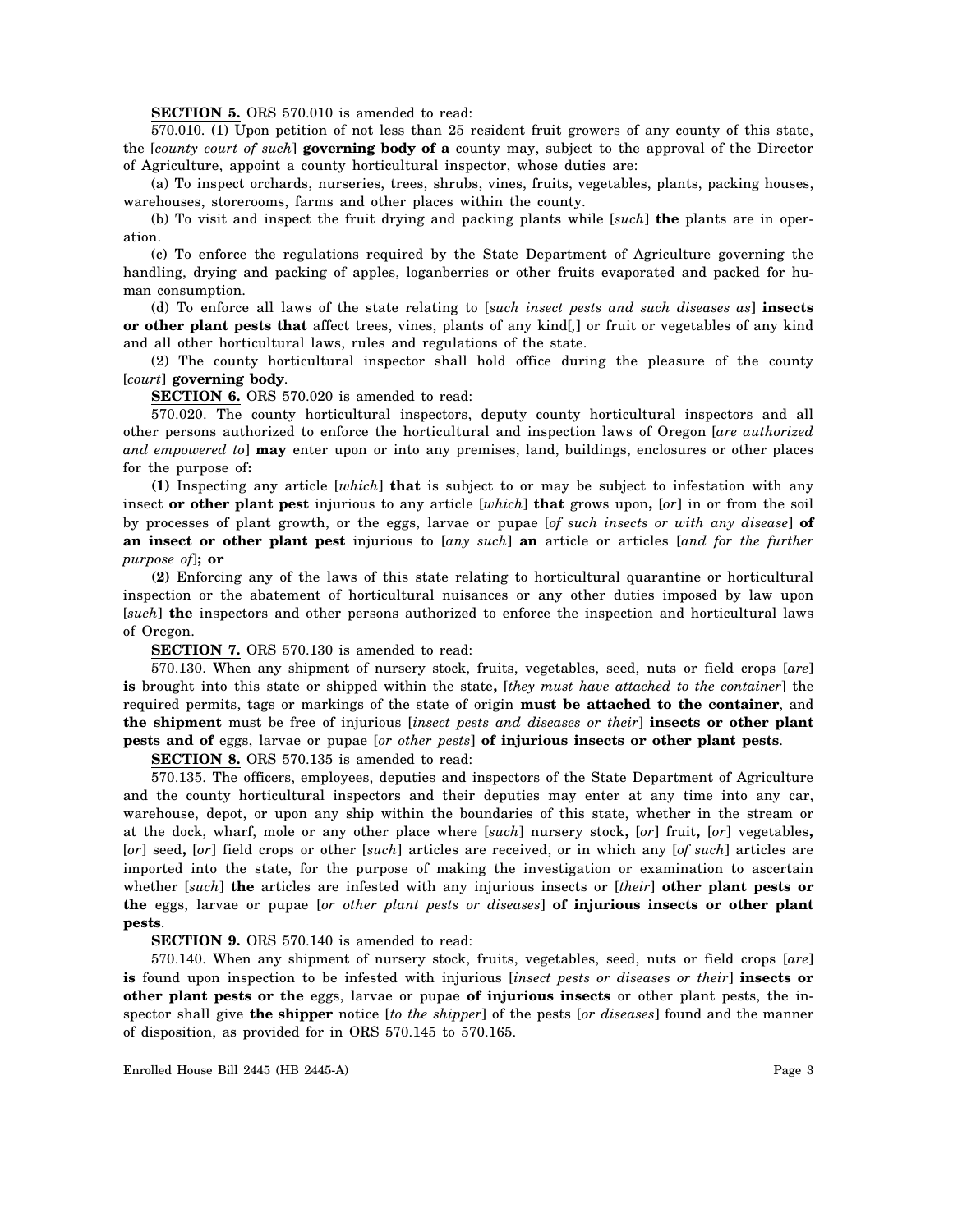#### **SECTION 10.** ORS 570.145 is amended to read:

570.145. [*When*] **(1) If**, in the judgment of the inspector, materials not infested or infected can be separated from the infested or infected article without danger of [*escape from such article of the insects, their*] **the insects or other plant pests or the** eggs, larvae or pupae [*, diseases or other plant pests*] **of insects or other plant pests escaping from the article,** and the owner[*,*] **or the** person[*, firm or corporation*] having control or possession of [*such*] **the** articles desires to separate as instructed, the officer making the inspection shall give permission in writing to make [*such*] **the** separation**:**

**(a)** Within a specified time [*and*]**;**

**(b)** At the expense of the owner or responsible party who authorized the separation**;** and

**(c)** Under the supervision of [*such*] **an** official or [*some*] **of a** person authorized by the inspector to exercise [*such*] supervision.

**(2)** [*Whenever*] **If** the official who makes [*such*] **the** inspection has other official work awaiting and it appears that the time required for separating and destroying [*such*] **the** articles may exceed one hour, the official may authorize and deputize [*some proper*] **an appropriate** person to supervise the separation of the infested or infected articles from the uninfested or uninfected articles and the destruction of the infested and infected articles. The person so authorized shall be paid by the owner or the party who authorized the separation, or by both, for services while supervising the separation and destruction of [*such*] **the** articles.

**SECTION 11.** ORS 570.155 is amended to read:

570.155. (1) [*When*] **If** no provision is made by the inspecting official for disposition by separation or treatment, the notice provided for in ORS 570.140 [*will*] **must** require that all condemned materials be promptly shipped out of the state within a specified time, the limit of which [*shall*] **may not** be [*not*] less than 48 hours [*nor*] **or** more than 10 days, according to the nature of the insects or [*diseases*] **other plant pests**. The owner or person in charge [*thereof shall so ship such articles, but such shipment shall be made*] **of the materials shall ship the materials** under the direction of the officer making the inspection and [*shall be*] at the expense of the owner or agent of the owner.

(2) If the owner or the agent of the owner fails to comply with the notice, the articles shall be destroyed by the officer at the expense of the owner or agent. [*In case*] **If** the articles cannot be reshipped out of the state without danger of [*escape of the pest or disease*] **the insect or other plant pest escaping** to the orchards, vineyards, farms, gardens[*,*] **or** ornamentals[*,*] and their products of Oregon, the articles shall immediately be destroyed by**, or under the direction of,** the inspecting official or the person who [*has*] inspected the [*same*] **articles** [*or under the direction of the official or person*].

**SECTION 12.** ORS 570.170 is amended to read:

570.170. The State Department of Agriculture, whenever [*it*] **the department** deems [*it*] necessary, shall cause an inspection to be made of any orchards, nurseries, trees, plants, vegetables, vines or field crops or any fruit packing house, storeroom, salesroom[*,*] or any other place or thing within this state. Any [*such*] places, orchards, nurseries, trees, plants, shrubs, vegetables, vines, fruit**,** [*or*] field crops or articles found infested or infected with any insects[*, pests, diseases or fungous growth or noxious weeds, or the seeds thereof,*] **or other plant pests** injurious to fruits, plants, trees, vegetables**,** [*or*] vines**,** [*or*] grain[*,*] or other field crops, or with **seeds,** eggs**,** [*or*] larvae **or pupae of injurious insects or other plant pests** liable to spread to other places or localities, or of such **a** nature as to be a public danger, [*hereby*] are declared to be a public nuisance. The department shall [*notify in writing*] **give** the record owner[*,*] or owners[*, of such*] **written notice that the** articles, things or places [*that the same*] are [*so*] infested or infected.

**SECTION 13.** ORS 570.190 is amended to read:

570.190. (1) All notices provided for in ORS 570.140 to 570.190 shall be served upon each owner of [*such*] **the** infected or infested premises or chattel, or upon the owner of each, if [*such*] **the** premises and chattel are under different ownership. Service shall be made in the following manner:

(a) If [*such*] **the** owners are individuals and can with reasonable diligence be found within the county where [*such*] **the** infested or infected premises or chattel are, [*it*] **notice** shall be served upon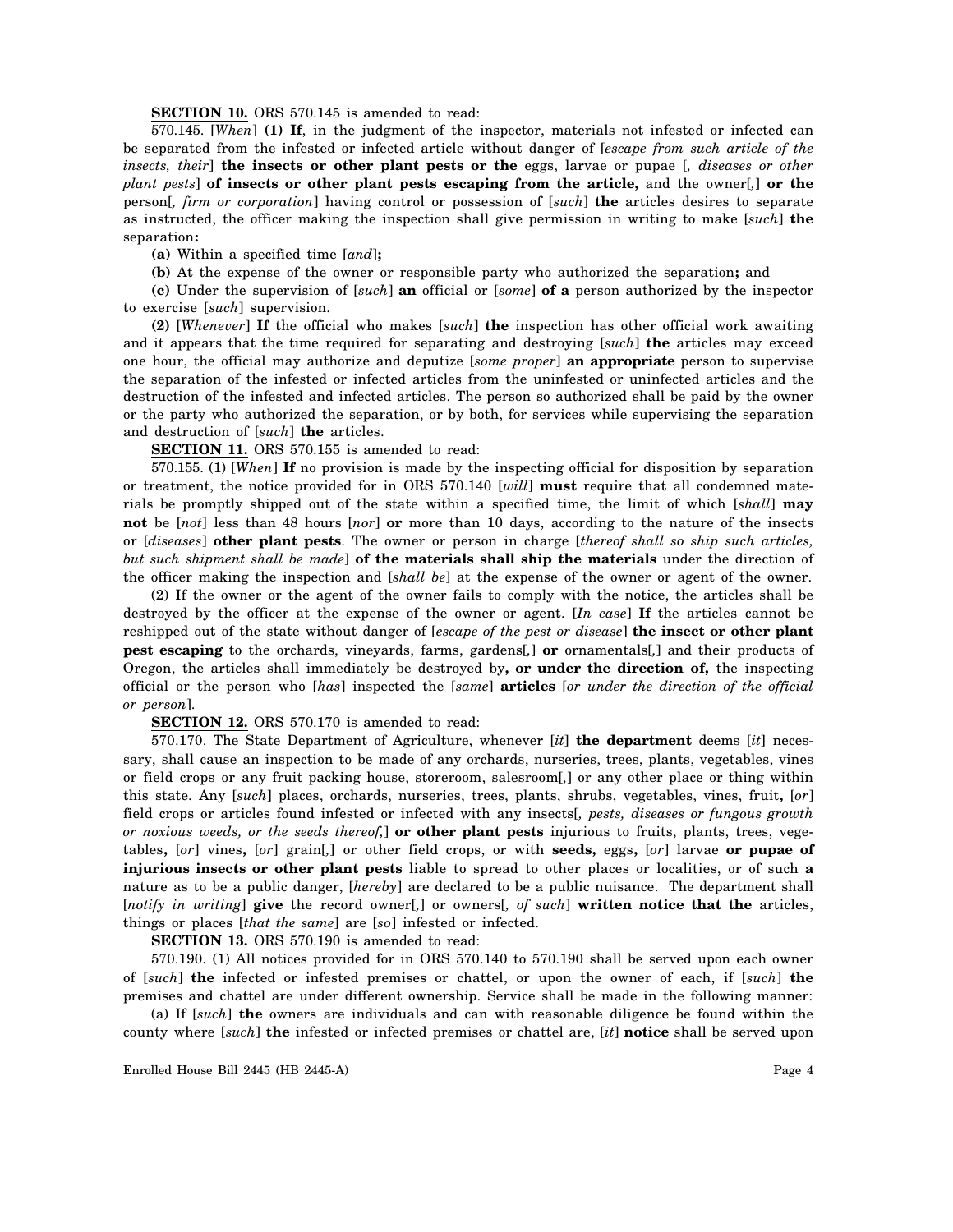[*such owners, or at least one of them,*] **one or more of the owners** personally, by delivering a copy [*thereof*] **of the notice** certified [*to*] by the officer making the inspection.

(b) If [*such*] **the** owner is a corporation, by delivery of [*such*] **a** certified copy to the president or other head of the corporation[*,*] **or to a** secretary, cashier or managing agent, or [*in case*] **if** none of the officers of [*such*] **the** corporation can with reasonable diligence be found within [*such*] **the** county[*, then*]**:**

**(A) By delivery of a certified copy** to any clerk or agent of [*such*] **the** corporation who may with reasonable diligence be found within [*such*] **the** county; or

**(B)** If no [*such officer*] **person described in subparagraph (A) of this paragraph** is found, [*then*] by mailing [*such*] **a certified** copy to the principal office of [*such*] **the** corporation or to any person authorized to accept legal service for [*said*] **the** corporation.

(c) If [*such*] **the** owner is a minor under the age of 14 years[*,*]**:**

**(A)** To [*such*] **the** minor's father, mother or guardian; or[*,*]

**(B)** If [*none*] **no father, mother or guardian of the minor** is found within [*such*] **the** county, then to any person**:**

**(i)** Having the care or control of [*such*] **the** minor[*, or*]**;**

**(ii)** With whom the minor resides[*, or*]**; or**

**(iii)** In whose service the minor is employed.

(d) If [*such*] **the** owner is a person judicially declared to be of unsound mind, or incapable of conducting the affairs of the person, and for whom a guardian has been appointed, on [*such*] **the** guardian.

(e) If any [*such*] owner is a resident of [*such*] **the** county and personal service of [*such*] **the** notice cannot, with diligence, be had, [*it*] **personal service** may be made on some person of the family, above the age of 14 years, at the [*dwellinghouse*] **residence** or usual place of abode of the owner.

(f) [*In case such*] **If a** notice cannot with reasonable diligence be served as provided in this section, [*such*] **the** notice shall be posted by any person qualified to make personal service [*thereof*] **of the notice** in a conspicuous place on the infected or infested premises, or on the premises or conveyance containing the infected or infested chattel.

(2) [*Such*] **A** notice may be served by any representative of the State Department of Agriculture, or by a sheriff or deputies of the sheriff. The notice shall state the spray to be used or the treatment to be applied for the eradication of [*insect pests, their eggs, larvae, and contagious diseases and fungous growths*] **insects or other plant pests or the eggs, larvae or pupae of insects or other plant pests**. The treatment may include the destruction of infested or infected articles, if [*such*] destruction is necessary in the judgment of the person inspecting the [*same*] **articles** under the authority conferred by law.

(3) For the purposes of ORS 570.130 to 570.190 any reputed owner shall be considered as the owner of any infected or infested premises or chattel.

**SECTION 14.** ORS 570.305 is amended to read:

570.305. The Director of Agriculture, and the chief of the division of plant industry, are authorized and directed to use such methods as may be necessary to prevent the introduction into [*the*] **this** state of dangerous [*insect pests and plant diseases*] **insects or other plant pests**, and to apply methods necessary to prevent the spread, [*and*] to establish control and **to** accomplish the eradication of [*such pests and diseases, which*] **insects or other plant pests that** may seriously endanger agricultural and horticultural interests of the state[*, which may be established or may be introduced, whenever in their opinion such*]**. The methods may be established or introduced if the director or chief considers** control or eradication [*is*] **to be** possible and practicable.

**SECTION 15.** ORS 570.345 is amended to read:

570.345. [*(1)*] Any person, firm or corporation owning or operating a nursery, [*a*] fruit orchard, [*a*] hopyard, [*a*] flower garden or ornamental trees, and knowing the nursery, fruit orchard, hopyard, flower garden or ornamental trees to be infested or infected with any kind of insect **or other plant** pest [*or disease*] that is or may become a menace to horticultural or farm crops, or on being served with a written notice by the State Department of Agriculture that [*such*] **the** nursery, fruit orchard,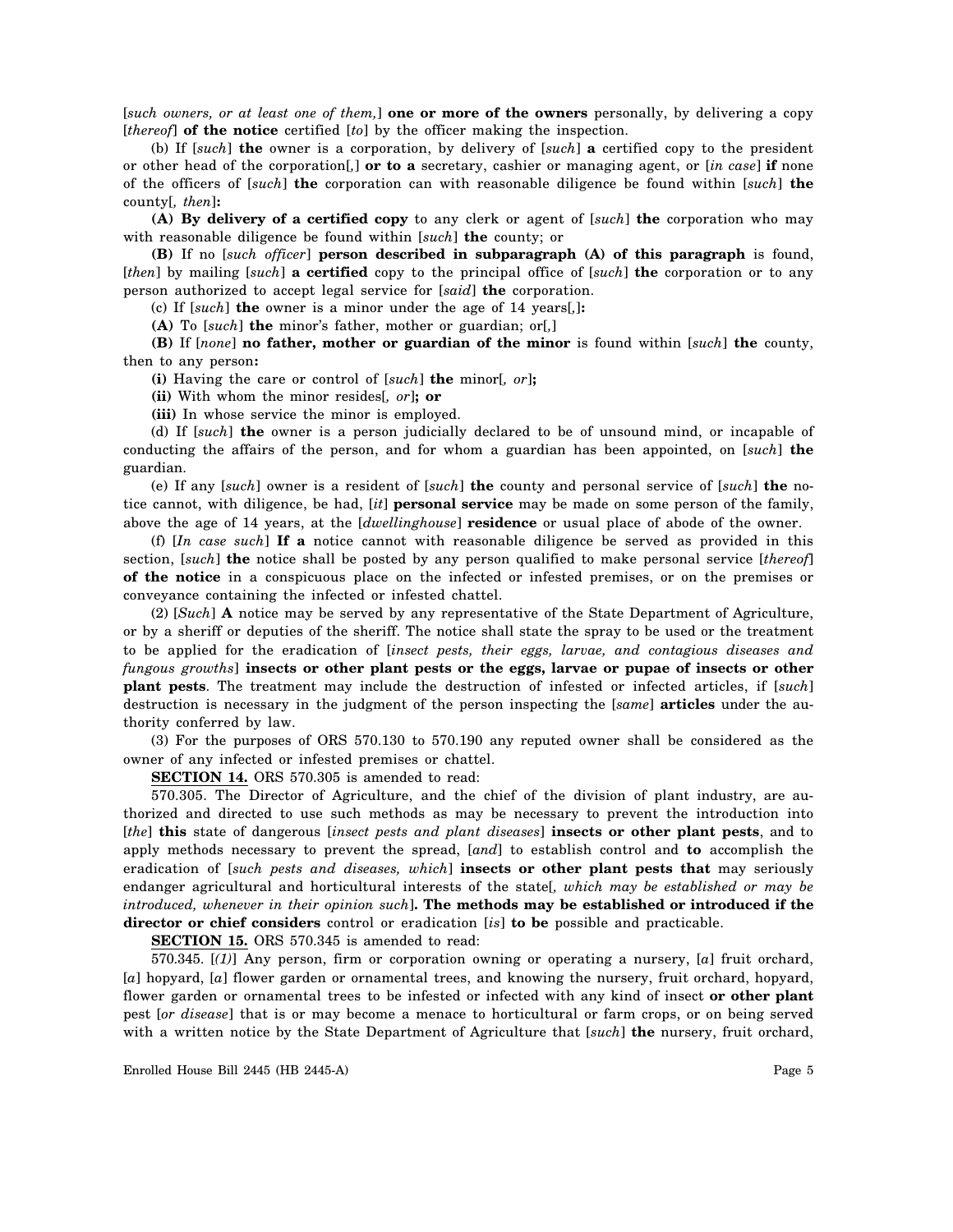hopyard, flower garden or ornamental trees are [*so*] infested or infected, shall immediately spray or destroy the nursery, fruit orchard, hopyard, flower garden or ornamental trees [*in such manner*] as the department directs.

[*(2)(a) "Infested" means when the adult, egg or larvae form of the insect is found in such numbers as, in the opinion of the department, to be a menace to horticultural or farm crops.*]

[*(b) "Infected" means any appearance of a disease on such trees or plants that may be a menace to horticultural or farm crops.*]

**SECTION 16.** ORS 570.350 is amended to read:

570.350. (1) [*No*] **A** person[*, firm or corporation shall*] **may not** import into this state**,** [*or*] transport within this state or sell or offer for sale by displaying in stores, in or at fruit stands, [*or*] along public highways or in any other manner within this state fruit [*of any kind which*] **that** is infested with any insect [*pest or is infested with any disease*] **or other plant pest**. The fact that any fruit bears the marks of scale, insects **or disease** or is worm eaten, [*or bears the marks of a disease*] in excess of tolerances permitted by the State Department of Agriculture**,** is prima facie evidence that the fruit is infested or infected [*within the meaning of this section*].

(2) [*When*] **If** an inspector, or other authorized person of the department, making an inspection of fruit finds that [*such*] **the** fruit does not meet the requirements of this section or of other [*sections of the*] **provisions of** law [*relating to such fruit*], the inspector or other authorized person shall place a seizure on [*such*] **the** fruit and immediately serve [*notice in writing of such*] **written notice of the** seizure upon the owner or person having possession. The owner or person having possession [*shall*] **may** not sell or dispose of the seized fruit or move the seized fruit from the place of location provided for in the notice of seizure without written permission from the inspector [*so to do*]. The failure of the person in possession of the seized fruit to show [*such*] **the** fruit in possession, or a written release signed by a [*proper*] person authorized by the department [*so to do*], is prima facie evidence that the owner or person having possession of [*such*] **the** fruit at **the** time of seizure has violated the provisions of this section.

(3) In addition to the penalties provided for in ORS 570.990, fruit seized for violation of this section shall**:**

**(a)** Be disposed of by court order or by consent of the owner or person in possession; or

**(b)** [*when the infestation is such as to cause immediate danger of spread of pests or diseases to orchard and farm crops growing from or on the soil of Oregon, such fruit or fruits immediately shall*] Be destroyed by the inspector making the seizure or by other persons authorized by the department, by burning or by other means that will completely eradicate the [*pest or disease, and*] **insect or other plant pest,** without compensation to the owner, agent or person in possession of [*such*] **the** fruit, [*where it appears beyond a reasonable doubt that the infestation is such as will cause immediate spread of pests or diseases. Such*] **if it reasonably appears to the inspector or other authorized person that the infestation presents an immediate danger of spreading the insects or other plant pests to orchard or farm crops in this state.**

**(4)** Infested or infected fruit may be sold to evaporators, fruit canneries, fruit product factories[*,*] or other by-product factories [*under the following conditions*] **if**:

(a) [*Fruit so sold shall be*] **The fruit is** used solely for the production of manufactured fruit products, beverages or other manufactured products or by-products[*.*]**; and**

(b) The nature of the infestation or infection is not such as to make the article of food or beverage manufactured from [*such*] **the** fruit unhealthful or unfit for use as a food or beverage.

[*(c)*] **(5)** The sale of [*such fruit shall be*] **fruit under subsection (4) of this section is** subject to [*such*] grades and regulations [*as*] **adopted by** the department [*adopts*].

**SECTION 17.** ORS 570.355 is amended to read:

570.355. Each person who packs or prepares for shipment to any point within [*the*] **this** state, or who delivers or causes to be delivered to any express agent or railroad agent or other person or to any transportation company or corporation for shipment to any point [*without the*] **outside of this** state, any fresh, cured or dried fruit infected with [*insect pests or diseases*] **insects or other plant pests** injurious to trees, shrubs, plants, fruits or vegetables is guilty of a misdemeanor. This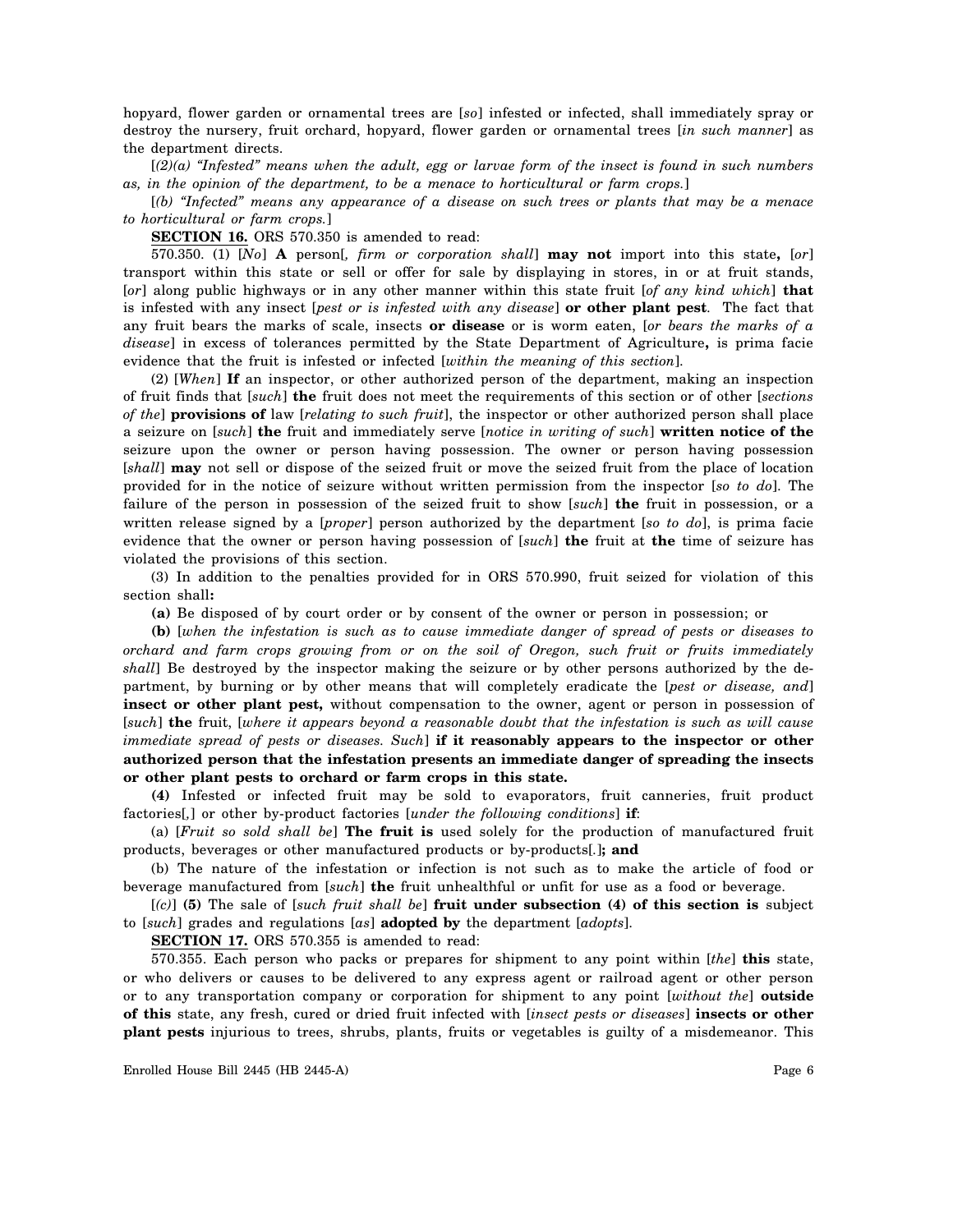section does not prevent the grower of [*such*] infected fruit grown within this state from manufacturing the [*same*] **fruit** into a by-product or selling and shipping the [*same*] **fruit** to a by-product factory.

**SECTION 18.** ORS 570.405 is amended to read:

570.405. (1) The State Department of Agriculture may establish, in accordance with the provisions governing the procedure for the declaring of quarantines contained in ORS 561.510 to 561.590, control areas within this state, if after careful investigation [*it*] **the department** determines that [*such*] **the** areas are necessary for the general protection of the horticultural, agricultural or [*forest*] **forestry** industries [*of the*] **in this** state from [*diseases, insects, animals or noxious weeds*] **insects or other plant pests,** or for the eradication or exclusion from [*such*] **the** areas of certain plants or their produce, trees[*, diseases, animals, insects or noxious weeds* ] **or insects or other plant pests** that may be a menace to [*such*] **the** areas and generally to horticultural, agricultural or forestry industries. [*Whenever eastern filbert blight is found to exist, the department may declare it a hazard and may establish a control area without having to prove how the disease is transmitted.*]

(2) The power and authority to establish [*such*] control areas and for the eradication or exclusion of certain plants or their produce, trees[*, diseases, insects, animals or noxious weeds*] **or insects or other plant pests** existing [*therein*] **in the areas** or to be excluded [*therefrom*] **from the areas** shall be exercised reasonably and justly considering the exigencies of the particular situation, the danger to the interests sought to be protected and the immediate and continuing effect upon the property and the owners of the property in the areas established. [*Such powers shall in no case be exercised*] **The department may not exercise the power to establish control areas** unreasonably, unjustly or arbitrarily.

(3) The department**,** in [*such*] **making a** determination**,** shall define the boundaries of the **control** areas and specify the character and kinds of plants or their produce, trees[*, diseases, insects, animals or noxious weeds*] **or insects or other plant pests** to be eradicated or excluded and the manner and method of [*such*] eradication or exclusion. The provisions of ORS 561.510 to 561.590 apply to this section.

**SECTION 19.** ORS 570.415 is amended to read:

570.415. The Director of Agriculture may, at any time the director believes [*such action*] necessary, revoke any order concerning control areas made by the director**.** [*by giving notice in a newspaper published within or near the control area or lands affected and filing proof thereof with the county clerk of the county*] **The revocation shall become effective upon the director giving notice by publication in a newspaper of general circulation in the control area. The director shall also give notice by one or more additional methods that reasonably ensure that affected persons and other members of the public have knowledge of the revocation**.

**SECTION 20.** ORS 596.402 is amended to read:

596.402. (1) The State Department of Agriculture may also summarily quarantine any legally described area of this state and prohibit or otherwise restrict any movement of livestock, vehicles, persons or things into or out of [*such*] **the** area as the department deems necessary for the eradication or control of a disease in the area, or for the prevention of the spread of [*such*] **a** disease into other areas of this state.

[*(2) When the department imposes a quarantine under this section, it shall forthwith but not later than seven days thereafter give notice of the quarantine in a newspaper of general circulation in the quarantined area. A copy of the order of quarantine and any regulations relating thereto shall be filed in the office of the county clerk in each county in which quarantined property is located. The published notice of quarantine shall contain a description of the boundaries of the quarantined area and a notice that copies of the regulations applicable to the quarantine are filed with the county clerk or may be obtained from the department.*]

**(2) No later than seven days after imposing a quarantine under this section, the department shall give notice of the quarantine by publication in a newspaper of general circulation in the quarantine area and by one or more additional methods that reasonably ensure that affected persons and other members of the public have knowledge of the quarantine.**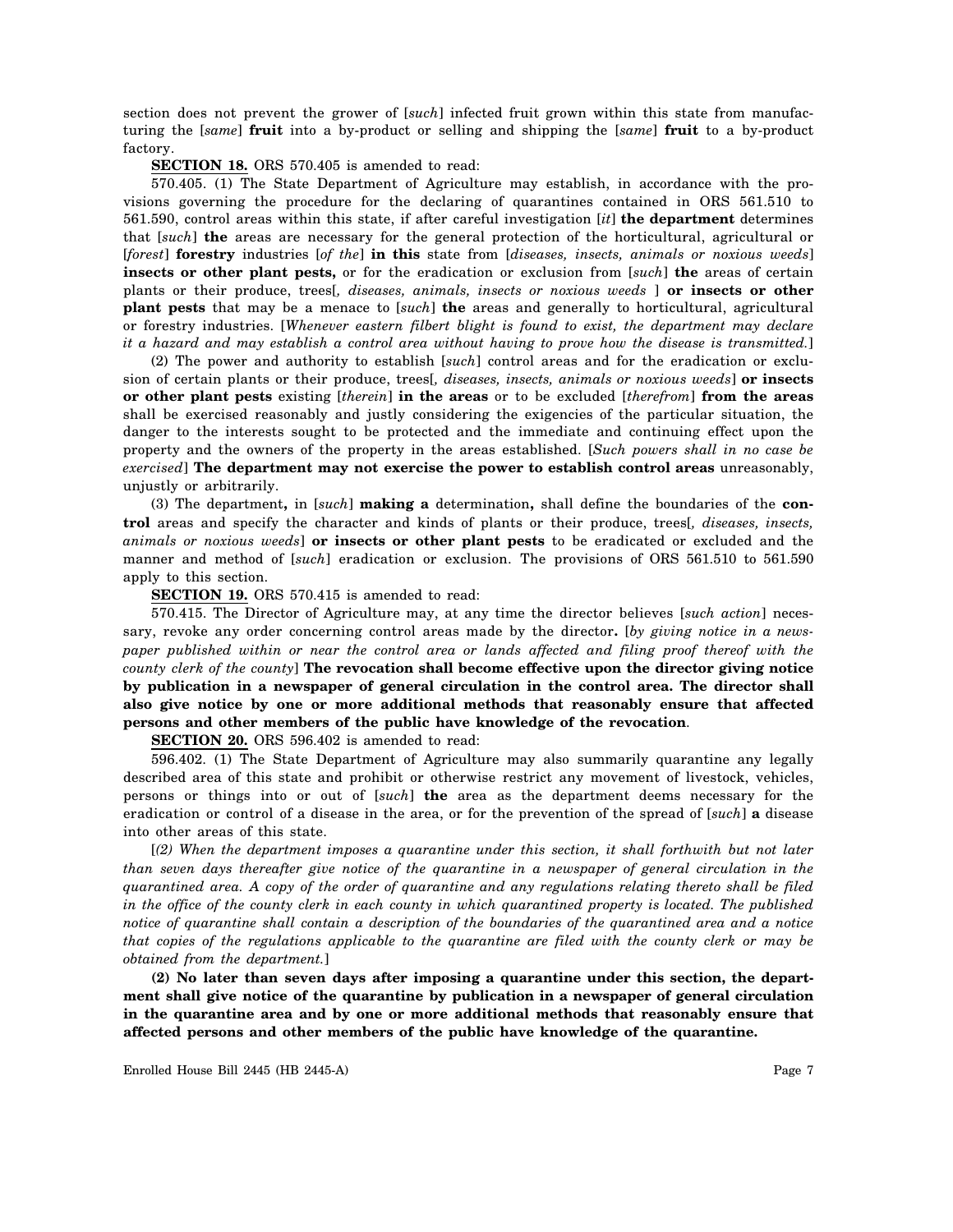(3) The provisions of ORS 561.510 to 561.560 [*shall*] **do** not apply to quarantines imposed under this section.

**SECTION 21.** ORS 621.072 is amended to read:

621.072. (1) The State Department of Agriculture shall issue a license to use a grade designation to any person who:

(a) Makes written application for a license on forms provided by the department;

(b) Pays the designated license fee;

(c) Is engaged in the business of producing or distributing fluid milk; and

(d) Meets the requirements of the particular grade designation for which application is made.

(2) If a person carries on the activities of a producer and a producer-distributor, the person must obtain a separate license for each of those activities. [*If a producer-distributor manufactures products from both grade A fluid milk and grade B fluid milk at the same premises, the producer-distributor must obtain separate licenses for grade A product manufacturing activity and grade B product manufacturing activity.*]

(3) Licenses issued under this section shall be personal and not transferable.

(4) Each milk hauler, milk receiver or other person who grades fluid milk as fit or unfit for processing as fluid milk due to quality, odor, flavor or wholesomeness must first obtain a license from the department authorizing that person to sample and grade fluid milk. Each applicant for a milk sampler's and grader's license shall, by written examination, demonstrate an adequate knowledge of milk sanitation as it relates to the sampling, grading and handling of fluid milk and cream for analysis. The department shall give examinations for licenses at such times and places as appears to be necessary and practicable.

(5) Before and after issuing a license to a person as a producer, producer-distributor, distributor or nonprocessing distributor of fluid milk, the department shall, as it deems necessary, inspect the physical facilities of the applicant's dairy, milk processing plant or distribution center and investigate other factors the department determines may relate to the production, processing or distribution of fluid milk. [*The physical facilities must conform to the production, processing or distribution requirements for the fluid milk grade designation sought or held.*]

(6) Each license issued under this section expires on June 30 next following the date of its issuance unless sooner revoked and may be renewed upon application of the licensee. Each application for a license or annual renewal of a license shall be accompanied by a license fee.

(7) The department may adopt rules establishing license fee schedules for:

- (a) Milk samplers and graders;
- (b) Producer-distributors, distributors and nonprocessing distributors; and

(c) Producers.

(8) The department may determine the license fee for a producer-distributor, distributor or nonprocessing distributor based upon the annual gross dollar volume of sales and services by the applicant. In establishing the amount of the license fee for an applicant under this subsection, the department shall use the annual gross dollar volume of sales and services by that applicant within Oregon during the prior calendar year or, if the applicant maintains sales and service records on a fiscal basis, the prior fiscal year. If the applicant applying for an original license or for a renewal license cannot provide the annual gross dollar volume of sales and services for a full calendar year, the department shall base the fee on estimated annual gross sales and services by the applicant. If an applicant whose previous year's fee was determined using an estimated gross sales and services figure applies for renewal of that license, the fee for the previous license year shall be adjusted to reflect the actual gross dollar volume of sales and services by the applicant.

(9) The department may determine the license fee for a producer based upon the annual gross sales by the applicant. In establishing the amount of the license fee for an applicant under this subsection, the department shall use the annual gross sales by that applicant within Oregon during the prior calendar year or, if the applicant maintains sales records on a fiscal basis, the prior fiscal year. If the applicant applying for an original license or for a renewal license cannot provide the annual gross sales for a full calendar year, the department shall base the fee on estimated annual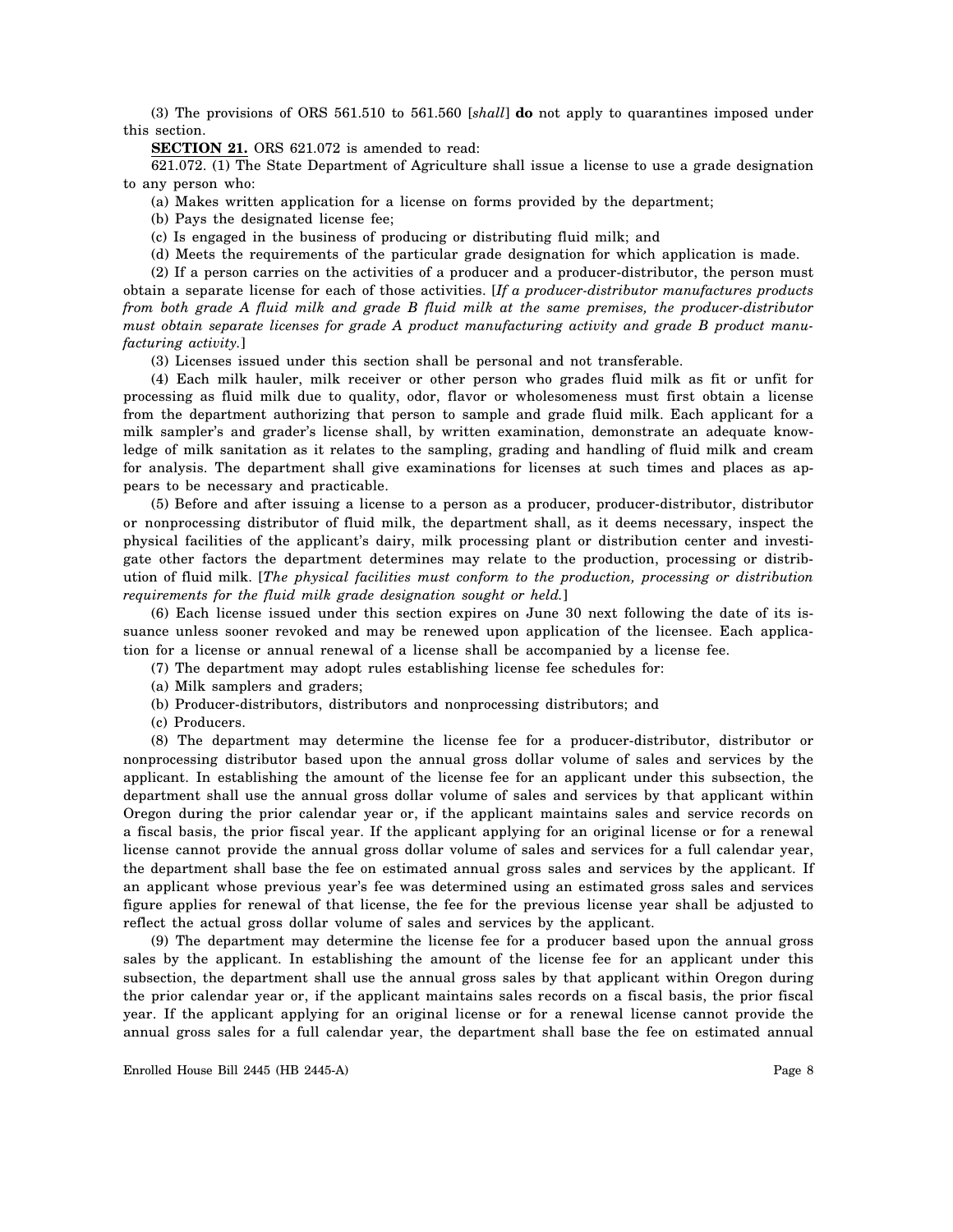gross sales by the applicant. If an applicant whose previous year's fee was determined using an estimated gross sales figure applies for renewal of that license, the fee for the previous license year shall be adjusted to reflect the actual gross sales by the applicant.

(10) Except as provided in this subsection, the department may not adopt a rule under this section to establish a license fee that is more than three percent higher than the fee charged during the preceding year for a milk sampler and grader, for a producer-distributor, distributor or nonprocessing distributor having the same volume of gross sales and services or for a producer having the same volume of gross sales. When adopting a rule establishing a license fee, notwithstanding the three percent limit, the department may round the fee amount to the next higher whole dollar amount. Fee schedules adopted under this section may not change the amount of the same license fee more frequently than once each year.

(11) A distributor or producer-distributor must obtain a license and pay license fees for each physical facility used to produce, process or distribute fluid milk. A person is not required to obtain a distributor or producer-distributor license to act as a milk hauler or to operate receiving or transfer stations in conjunction with a milk processing plant.

(12) The department may refuse to issue or renew, or may suspend or revoke, a license for any violation of this section or ORS 621.062, 621.070, 621.076, 621.084, 621.088, 621.117, 621.122 or 621.259 or processes or standards established under ORS 621.060 or 621.083.

**SECTION 22.** ORS 621.072, as amended by section 39, chapter 64, Oregon Laws 2012, is amended to read:

621.072. (1) The State Department of Agriculture shall issue a license to use a grade designation to any person who:

(a) Makes written application for a license on forms provided by the department;

(b) Pays the designated license fee;

(c) Is engaged in the business of producing or distributing fluid milk; and

(d) Meets the requirements of the particular grade designation for which application is made.

(2) If a person carries on the activities of a producer and a producer-distributor, the person must obtain a separate license for each of those activities. [*If a producer-distributor manufactures products from both grade A fluid milk and grade B fluid milk at the same premises, the producer-distributor must obtain separate licenses for grade A product manufacturing activity and grade B product manufacturing activity.*]

(3) Licenses issued under this section shall be personal and not transferable.

(4) Each milk hauler, milk receiver or other person who grades fluid milk as fit or unfit for processing as fluid milk due to quality, odor, flavor or wholesomeness must first obtain a license from the department authorizing that person to sample and grade fluid milk. Each applicant for a milk sampler's and grader's license shall, by written examination, demonstrate an adequate knowledge of milk sanitation as it relates to the sampling, grading and handling of fluid milk and cream for analysis. The department shall give examinations for licenses at such times and places as appears to be necessary and practicable.

(5) Before and after issuing a license to a person as a producer, producer-distributor, distributor or nonprocessing distributor of fluid milk, the department shall, as it deems necessary, inspect the physical facilities of the applicant's dairy, milk processing plant or distribution center and investigate other factors the department determines may relate to the production, processing or distribution of fluid milk. [*The physical facilities must conform to the production, processing or distribution requirements for the fluid milk grade designation sought or held.*]

(6) Each license issued under this section expires on June 30 next following the date of its issuance unless sooner revoked and may be renewed upon application of the licensee. Each application for a license or annual renewal of a license shall be accompanied by a license fee.

(7) The department may adopt rules establishing license fee schedules for:

- (a) Milk samplers and graders;
- (b) Producer-distributors, distributors and nonprocessing distributors; and
- (c) Producers.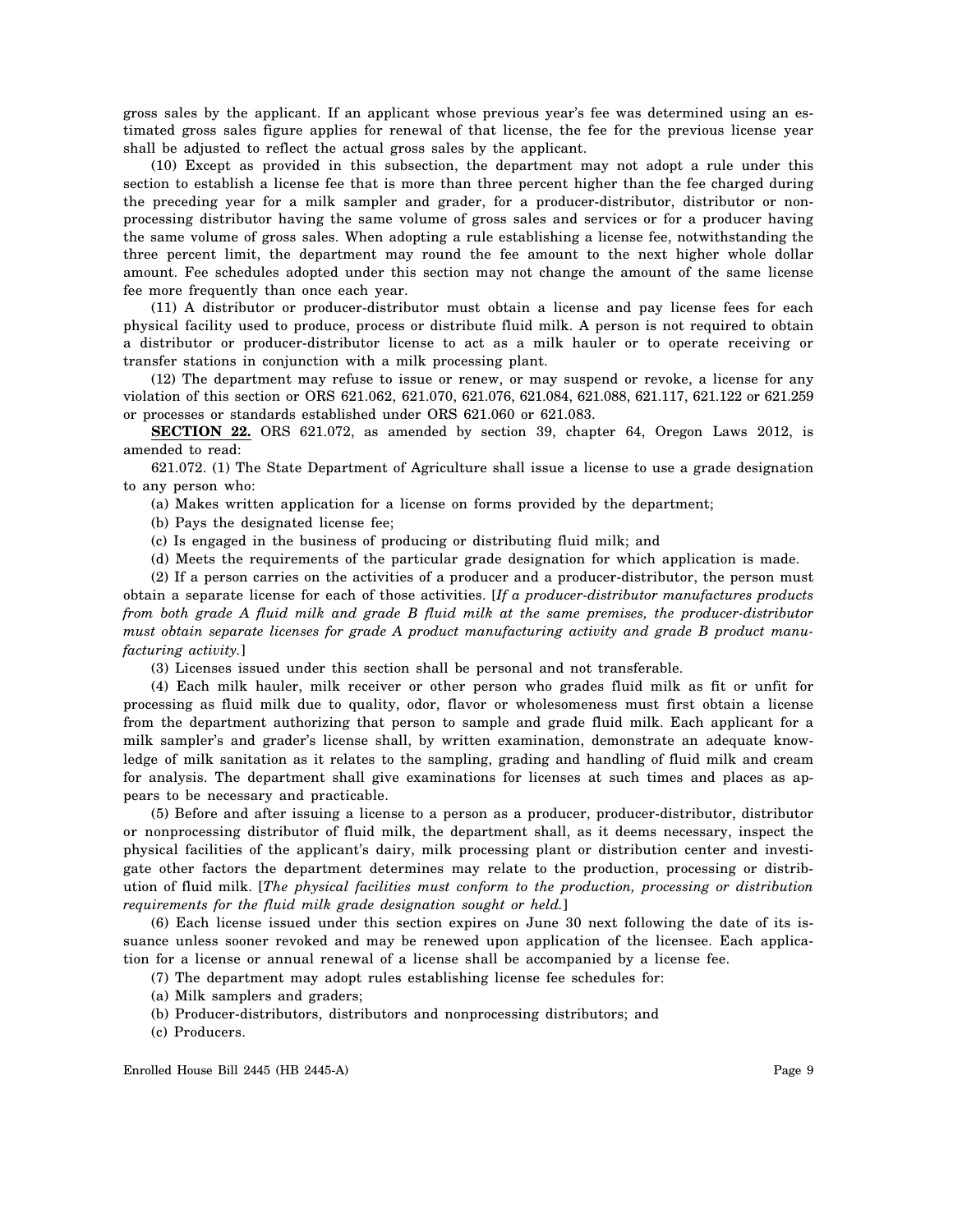(8) The department may determine the license fee for a producer-distributor, distributor or nonprocessing distributor based upon the annual gross dollar volume of sales and services by the applicant. In establishing the amount of the license fee for an applicant under this subsection, the department shall use the annual gross dollar volume of sales and services by that applicant within Oregon during the prior calendar year or, if the applicant maintains sales and service records on a fiscal basis, the prior fiscal year. If the applicant applying for an original license or for a renewal license cannot provide the annual gross dollar volume of sales and services for a full calendar year, the department shall base the fee on estimated annual gross sales and services by the applicant. If an applicant whose previous year's fee was determined using an estimated gross sales and services figure applies for renewal of that license, the fee for the previous license year shall be adjusted to reflect the actual gross dollar volume of sales and services by the applicant.

(9) The department may determine the license fee for a producer based upon the annual gross sales by the applicant. In establishing the amount of the license fee for an applicant under this subsection, the department shall use the annual gross sales by that applicant within Oregon during the prior calendar year or, if the applicant maintains sales records on a fiscal basis, the prior fiscal year. If the applicant applying for an original license or for a renewal license cannot provide the annual gross sales for a full calendar year, the department shall base the fee on estimated annual gross sales by the applicant. If an applicant whose previous year's fee was determined using an estimated gross sales figure applies for renewal of that license, the fee for the previous license year shall be adjusted to reflect the actual gross sales by the applicant.

(10) The department may not adopt or enforce a rule under this section establishing a license fee for a milk sampler and grader that is higher than the license fee charged for the license year that began July 1, 2018, for a milk sampler and grader. The department may not adopt or enforce a rule under this section establishing a license fee for a producer-distributor, distributor or nonprocessing distributor that is higher than the license fee charged for the license year that began July 1, 2018, for a producer-distributor, distributor or nonprocessing distributor having the same volume of gross sales and services. The department may not adopt or enforce a rule under this section establishing a license fee for a producer that is higher than the license fee charged for the license year that began July 1, 2018, for a producer having the same volume of gross sales. Fee schedules adopted under this section may not change the amount of the same license fee more frequently than once each year.

(11) A distributor or producer-distributor must obtain a license and pay license fees for each physical facility used to produce, process or distribute fluid milk. A person is not required to obtain a distributor or producer-distributor license to act as a milk hauler or to operate receiving or transfer stations in conjunction with a milk processing plant.

(12) The department may refuse to issue or renew, or may suspend or revoke, a license for any violation of this section or ORS 621.062, 621.070, 621.076, 621.084, 621.088, 621.117, 621.122 or 621.259 or processes or standards established under ORS 621.060 or 621.083.

**SECTION 23.** ORS 621.078 is amended to read:

621.078. (1) The State Department of Agriculture may issue a distributor or producer-distributor license under ORS 621.072 to one or more additional users of a milk processing plant that is primarily operated by another distributor or producer-distributor. A license issued to an additional user for activities at the milk processing plant may differ in activity type [*and fluid milk grade*] from the license issued to the primary operator of the plant. The physical facilities of the milk processing plant must conform to the requirements for all activity types [*and milk grades*] for which the primary operator and the additional users of the plant are licensed. Regardless of the number of persons licensed to use a milk processing plant, the department may not recognize more than one distributor or producer-distributor as the primary operator of the plant.

(2) The department may assess a distributor or producer-distributor license fee to an additional user of a milk processing plant, calculated as provided in rules adopted under ORS 621.072. In calculating license fees as provided under ORS 621.072, the annual gross dollar volume of sales and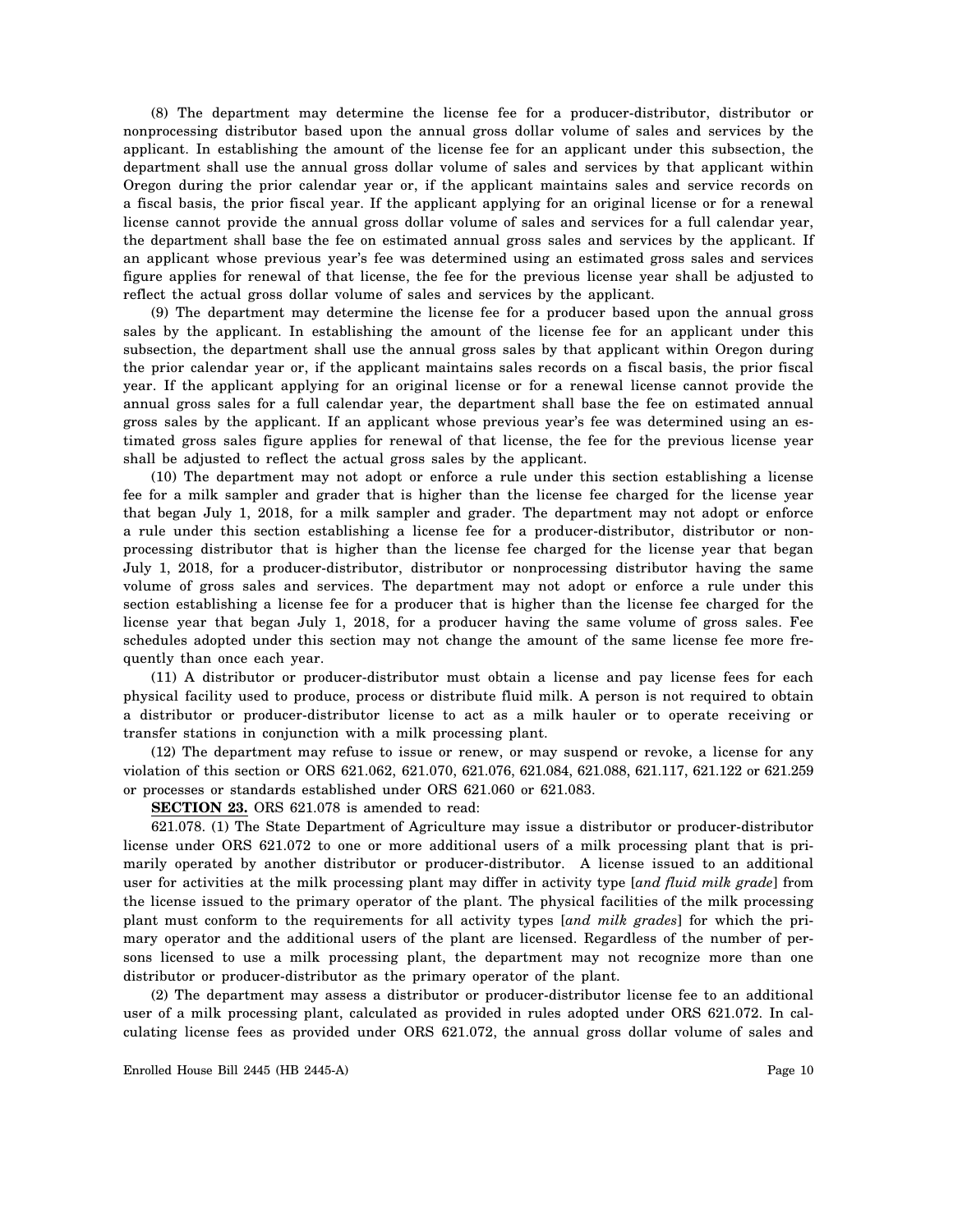services for an additional user of a milk processing plant is independent of the annual gross dollar volume of sales and services for any other user or the primary operator of the plant.

(3) Notwithstanding ORS 621.072, the department may adopt rules to establish the license expiration, renewal and application dates for distributors or producer-distributors that are additional users of a milk processing plant.

(4) The department may adopt rules to determine the responsibilities of a milk processing plant's primary operator and additional users of the milk processing plant under standards prescribed by ORS 621.176 and 621.181 and under ORS 621.183.

(5) A recognized primary operator of a milk processing plant shall notify the department upon the expiration or termination of the rental or lease of the plant by an additional user of the plant. **SECTION 24.** ORS 633.571 is amended to read:

633.571. (1) The Director **of Agriculture**, with the concurrence of the dean, may make the following changes in the list of prohibited noxious weed seeds or in the list of restricted noxious weed seeds:

(a) The addition to either list of the name of the seed of any weed.

(b) The removal from either list of the name of the seed of any weed.

(c) A change in the list of restricted noxious weed seeds of the number of such seeds per pound that may be present in agricultural, flower or vegetable seed.

(2) In determining whether the name of the seed of any weed should be added to or removed from either list, or whether a change should be made in the number of any restricted noxious weed seed that may be present in agricultural, flower or vegetable seed, the director and the dean shall consider the following factors:

(a) The prevalence of such weed in the state.

- (b) The potential effect upon the seed industry and agriculture generally.
- (c) Means of effective control or eradication.
- (d) Toxicity to animals, including humans.
- (e) Methods of separation from other seeds.

(f) Any other factor that may in the judgment of the director and the dean be a reasonable ground for making such change.

(3) The director shall cause all changes made pursuant to this section to be given to the press and [*printed in pamphlet form available for distribution*] **made available by one or more reasonable methods for use by affected persons or other members of the public**.

## **SECTION 25.** ORS 646.905 is amended to read:

646.905. As used in ORS 646.910 to 646.923:

(1) "Alcohol" means a volatile flammable liquid having the general formula  $C_nH(2n+1)OH$  used or sold for the purpose of blending or mixing with gasoline for use in propelling motor vehicles, and commonly or commercially known or sold as an alcohol, and includes ethanol or methanol.

(2) "Biodiesel" means a motor vehicle fuel consisting of mono-alkyl esters of long chain fatty acids derived from vegetable oils, animal fats or other nonpetroleum resources, not including palm oil, designated as B100 and complying with ASTM D 6751.

(3) "Certificate of analysis" means:

(a) A document verifying that B100 biodiesel has been analyzed and complies with[*, at a minimum, the following*] ASTM D 6751 biodiesel fuel test methods and specifications[*:*]**; and**

[*(A) Flash point (ASTM D 93);*]

[*(B) Acid number (ASTM D 664);*]

[*(C) Cloud point (ASTM D 2500);*]

[*(D) Water and sediment (ASTM D 2709);*]

[*(E) Visual appearance (ASTM D 4176);*]

[*(F) Free glycerin (ASTM D 6854); and*]

[*(G) Total glycerin (ASTM D 6854); and*]

(b) Certification of feedstock origination describing the percent of the feedstock sourced outside of the states of Oregon, Washington, Idaho and Montana.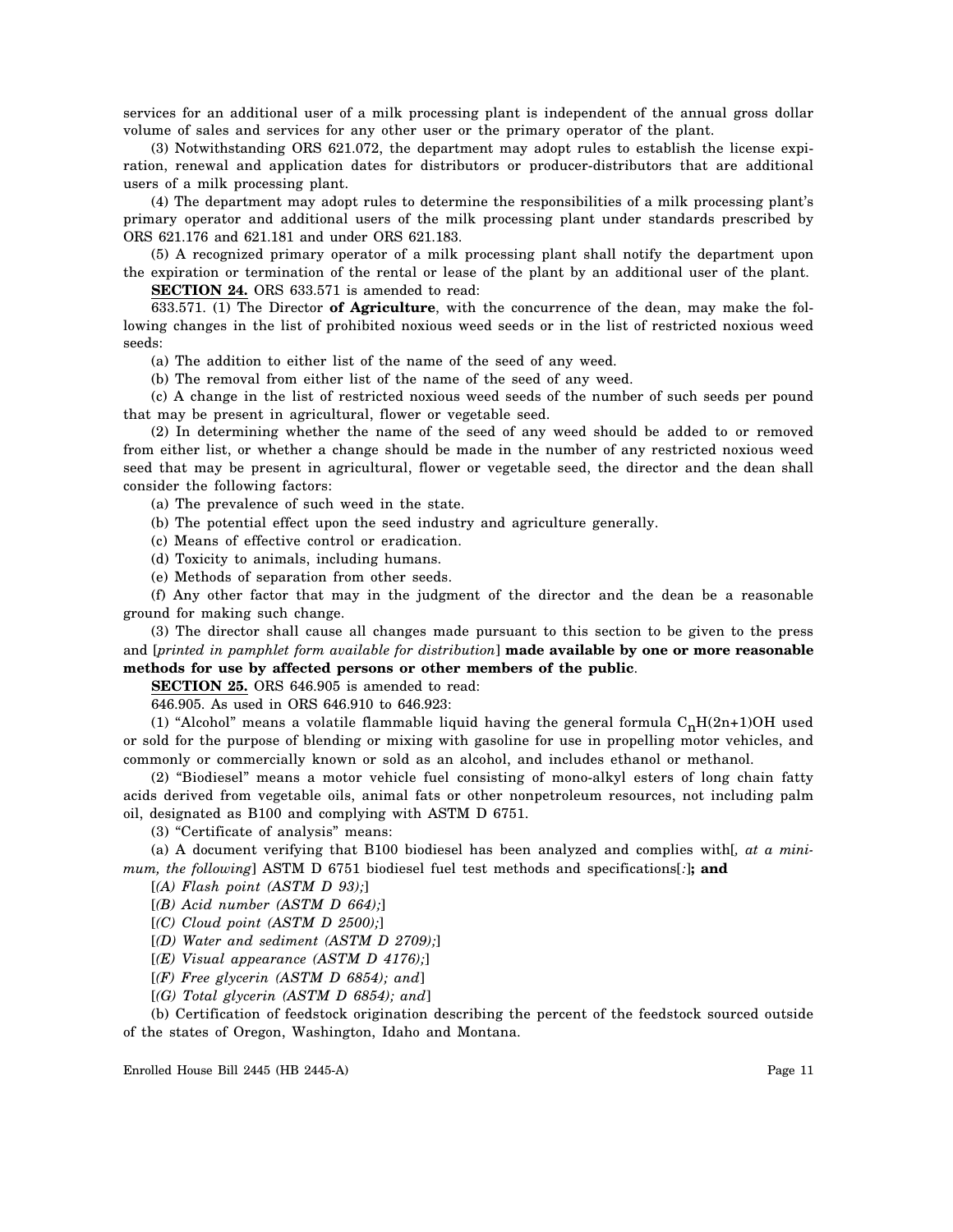(4) "Co-solvent" means an alcohol other than methanol which is blended with either methanol or ethanol or both to minimize phase separation in gasoline.

(5) "Ethanol" means ethyl alcohol, a flammable liquid having the formula C2H5OH used or sold for the purpose of blending or mixing with gasoline for use in motor vehicles.

(6) "Gasoline" means any fuel sold for use in spark ignition engines whether leaded or unleaded.

(7) "Methanol" means methyl alcohol, a flammable liquid having the formula CH3OH used or sold for the purpose of blending or mixing with gasoline for use in motor vehicles.

(8) "Motor vehicles" means all vehicles, vessels, watercraft, engines, machines or mechanical contrivances that are propelled by internal combustion engines or motors.

(9) "Nonretail dealer" means any person who owns, operates, controls or supervises an establishment at which motor vehicle fuel is dispensed through a card- or key-activated fuel dispensing device to nonretail customers.

(10) "Other renewable diesel" means a diesel fuel substitute, produced from nonfossil renewable resources, that has an established ASTM standard, is approved by the United States Environmental Protection Agency, meets specifications of the National Conference on Weights and Measures, and complies with standards promulgated under ORS 646.957.

(11) "Retail dealer" means any person who owns, operates, controls or supervises an establishment at which gasoline is sold or offered for sale to the public.

(12) "Wholesale dealer" means any person engaged in the sale of gasoline if the seller knows or has reasonable cause to believe the buyer intends to resell the gasoline in the same or an altered form to another.

**SECTION 26.** ORS 646.922 is amended to read:

646.922. [*(1) A retail dealer, nonretail dealer or wholesale dealer may not sell or offer for sale diesel fuel unless the diesel fuel contains at least two percent biodiesel by volume or other renewable diesel with at least two percent renewable component by volume.*]

[*(2)*] **(1)** [*Two months after the date of the notice given under ORS 646.921 (2),*] A retail dealer, nonretail dealer or wholesale dealer may not sell or offer for sale diesel fuel unless the diesel fuel contains at least five percent biodiesel by volume or other renewable diesel with at least five percent renewable component by volume. Diesel fuel that contains more than five percent biodiesel by volume or other renewable diesel with more than five percent renewable component by volume must be labeled as the State Department of Agriculture provides by rule.

[*(3)*] **(2)** A retail dealer, nonretail dealer or wholesale dealer may sell or offer for sale diesel fuel that otherwise meets the requirements of [*subsections (1) and (2)*] **subsection (1)** of this section and rules adopted pursuant to ORS 646.957 but to which there have been added substances to prevent congealing or gelling of diesel fuel containing biodiesel or other renewable diesel, without violating the requirements of [*subsections (1) and (2)*] **subsection (1)** of this section and rules adopted pursuant to ORS 646.957. This subsection applies only to diesel fuel sold or offered for sale during the period from October 1 of any year to February 28 of the following year.

[*(4)*] **(3)** The department shall adopt standards for biodiesel or other renewable diesel sold in this state. The department shall consult the specifications established for biodiesel or other renewable diesel by ASTM International in forming the department's standards. The department may review specifications adopted by ASTM International, or equivalent organizations, and revise the standards adopted pursuant to this subsection as necessary.

[*(5)*] **(4)** The minimum biodiesel fuel content and renewable component in other renewable diesel requirements under [*subsections (1) and (2)*] **subsection (1)** of this section do not apply to diesel fuel sold or offered for sale for use by railroad locomotives, marine engines or home heating or to facilities that store more than 50 gallons of diesel fuel for use in emergency power generation.

**(5) All retail dealers, nonretail dealers and wholesale dealers in this state are required to provide, upon the request of the department, a certificate of analysis for biodiesel received.**

**SECTION 27.** ORS 195.308 is amended to read: